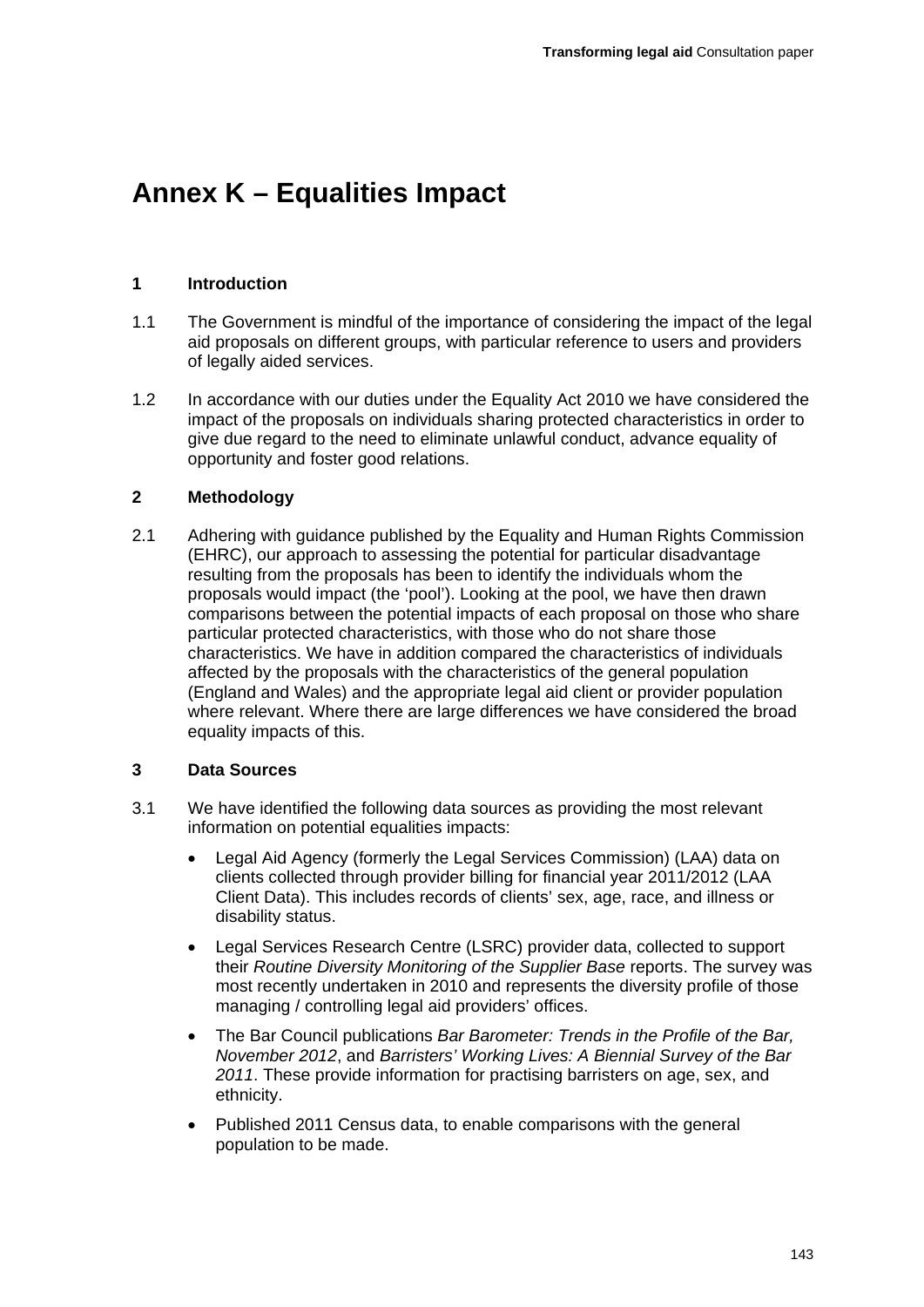- 3.2 All of these data sources have some limitations. None of the data cover all of the protected characteristics. Our statistical analysis therefore only considers the available data on age, sex, race and disability. In addition:
	- LAA client data is recorded by providers, not legal aid clients themselves, and is therefore unlikely to be as accurate as self defined data, particularly in respect of disability / illness and race.
	- As with many administrative datasets, the quality of the LAA client data is affected by the extent of missing data, particularly regarding illness / disability status and race.
	- LSRC's provider equality data is based on a survey of providers which collectively have a 69% response rate.
- 3.3 We are currently unable to assess the extent of impact of the proposals on providers' legal aid income by protected characteristic, as the implementation of scope and fee changes under Legal Aid, Sentencing and Punishment of Offenders (LASPO) Act 2012 will alter the 2011/12 baseline that income reduction can be assessed against, and therefore any assessment could potentially be misleading.

# **4 Conclusions**

- 4.1 We have considered our duty to have due regard to the need to eliminate discrimination, harassment, victimisation and unlawful conduct, and to advance equality of opportunity and foster good relations.
- 4.2 The primary objective of the proposed reform package is to bear down on the cost of legal aid, ensuring that we are getting the best deal for the taxpayer and that the system commands the confidence of the public. Our aim is to do so in ways that ensure limited public resources are targeted at those cases which justify it and those people who need it, drive greater efficiency in the provider market and for the Legal Aid Agency, and support our wider efforts to transform the justice system.
- 4.3 These objectives are of critical importance. We believe these to be legitimate aims which we intend to pursue with regard to principles of equality and nondiscrimination. These objectives underpin and motivate the package of reforms which we believe represent a proportionate means of achieving these aims.
- 4.4 We do not consider that the proposals give rise to direct discrimination, discrimination arising from a disability or a failure to comply with a duty to make reasonable adjustments. Nor do we consider that these proposals will have any impact on instances of harassment or victimisation. We have identified the potential for disproportionate impacts on some persons with protected characteristics (assuming for this purpose that the proposals amount to provisions, criteria or practices) and we cannot rule out the possibility of disproportionate impact as a result of the evidence gaps outlined in paragraphs 3.2 and 4.6. Where we have identified a risk of disproportionate impact, we consider that such treatment constitutes a proportionate means of achieving a legitimate aim for the reasons set out above and in the paragraphs below.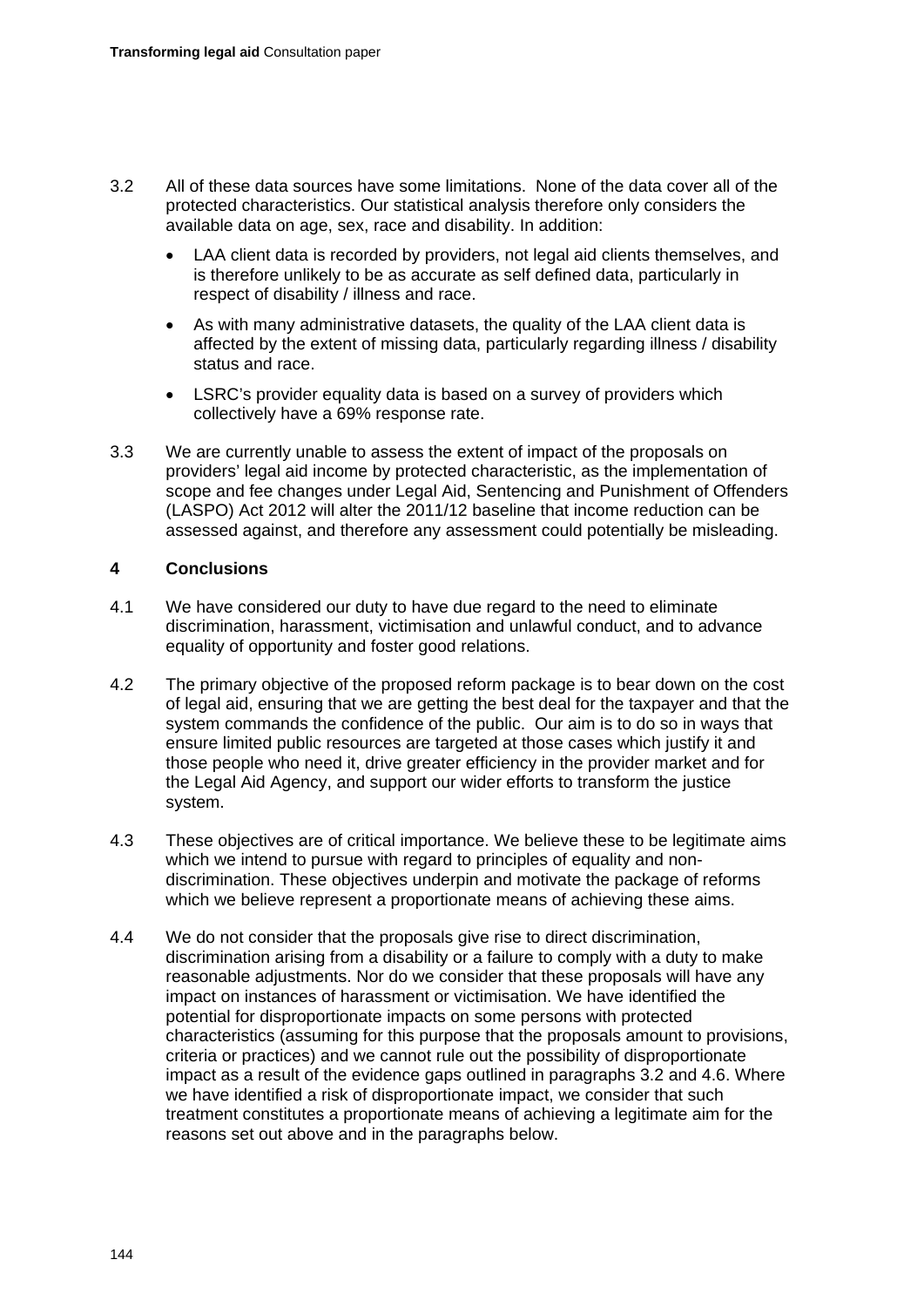- 4.5 We have considered the implications of the proposals for the advancement of equality of opportunity and the need to foster good relations. Our view is that where relevant, the proposals do not undermine attainment of those objectives and are justified in all the circumstances for the reasons set out.
- 4.6 In relation to the protected characteristics of gender reassignment, marriage and civil partnership, pregnancy and maternity, religion or belief and sexual orientation, no information is collected, for either clients or providers. It has not been possible, therefore, to assess the impacts of the proposals in respect of these protected characteristics using statistical analysis. Furthermore, the nationality or immigration status of civil legal aid recipients is not routinely recorded. Our initial view, however, is that the nature of the proposals is such that they are unlikely to put people with these protected characteristics at a particular disadvantage. Were any disadvantage to materialise, we believe it would be a proportionate means of achieving a legitimate aim and therefore justified for the reasons set out above.

For those proposals directly affecting the remuneration of providers, we do not consider that they are likely to have a direct impact on clients. As discussed in the Impact Assessments, which accompany this consultation, clients could be affected if the changes have an impact on the sustainability of the legal aid market resulting in an adverse effect on service provision, however we believe this is unlikely. Potential impacts on clients are likely to depend upon the provider response to the changes and as such remain unquantifiable.

4.7 We welcome any relevant information to further inform our analysis, and have included an equalities question in the consultation to better understand the potential impacts of the proposals. We will be updating this equalities statement once we have considered all the relevant responses.

# **5 Specific Impacts**

# 5.1 Restricting the scope of legal aid for prison law

5.1.1 Impact on prisoners:

The impact of this proposal is that affected prisoners will no longer receive criminal legal aid for some claims. This may be adverse in some instances, however, we consider that many such claims are capable of efficient and effective resolution through the internal prisoner complaints system and prisoner discipline procedures. To identify the potential for prisoners to be subject to a particular disadvantage (assuming for that purpose the proposal amounts to a provision, criterion or practice), LAA data on the protected characteristics of approximately 11,000 prisoners likely to be affected by the proposed change in the scope of criminal legal aid for prison law are presented below. They show that:

- 97% were male and 3% female;
- 53% were White, 25% from a BAME group with ethnicity unknown in 22% of cases; and
- 6% had a declared disability, 66% no declared disability, with disability status unknown in 29% of cases.

The data show that the majority of those impacted will be men (97%), who are over-represented amongst the affected client group when compared to the general population (where 51% are male). Those from a Black, Asian or Minority Ethnic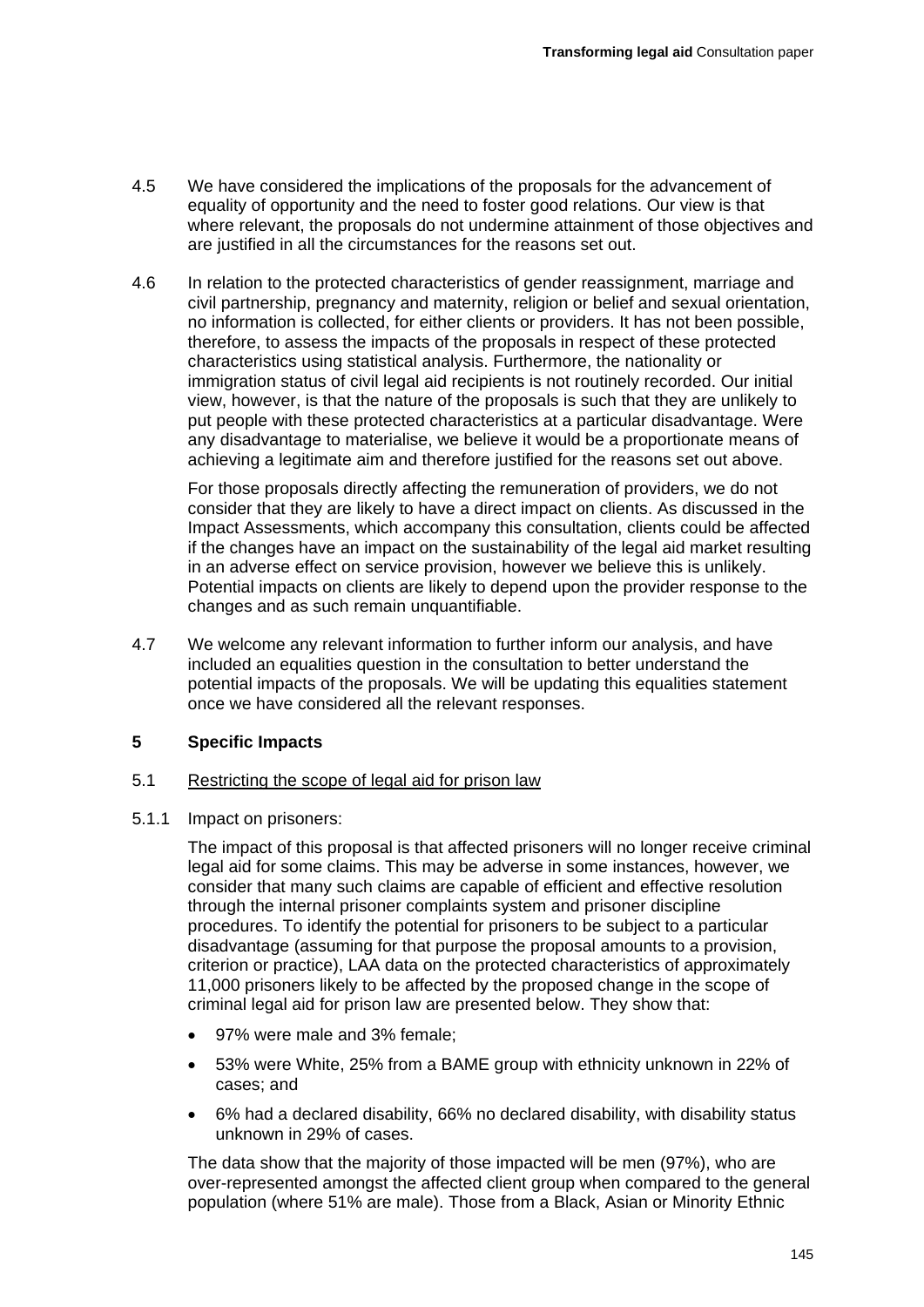(BAME) group are also over-represented. There are limitations on the availability of data on other protected characteristics of prison law users.

The LAA has indicated that of the 11 treatment cases to receive prior approval since July 2010 a significant proportion have involved prisoners with learning difficulties and/or mental health issues. The proposal could therefore potentially have an impact on this group of prisoners.

## 5.1.2 Impact on providers:

We anticipate the impact of this policy proposal will be adverse, as affected providers will see a reduction in legal aid income. To identify the potential for providers to be subject to a particular disadvantage (assuming for that purpose the proposal amounts to a provision, criterion or practice), data on the protected characteristics of providers likely to be affected by the proposal are presented below. We have matched LSRC survey data to 187 of the 351 solicitor firms (a match rate of 53%) who, having engaged in such work in 2011/12, are potentially impacted by the proposal. The proposal would be applied to all affected providers in the same way, however we acknowledge that the extent of impact on a given provider firm may be dependent upon how much they rely on income from impacted prison law work. Based on these data, the managerial make-up of these firms was as follows:

- 65% White-British, 30% BAME and 6% split-majority owned/controlled;
- 70% male, 13% female and 17% split-majority owned/controlled; and
- 4% of firms employed an ill or disabled manager.

There are limitations on the availability of data on other protected characteristics of providers.

There is evidence of an over-representation of BAME, male and non-ill or nondisabled majority managed providers as compared to the general population. The proposals may have a disproportionate impact on them, therefore. We consider any such impact to be justified for the reasons below.

#### 5.1.3 Justification:

We acknowledge there may be adverse impacts on certain clients, in particular those with learning difficulties, and providers, in particular male and BAME managed firms. If the proposal does result in particular disadvantage to persons with protected characteristics, we believe the impact is a proportionate means of achieving the legitimate aims set out in section 4 above. The prison law cases taken outside of scope of criminal law advice and assistance are not of sufficient priority to justify the use of limited public funds and would be dealt with more efficiently and effectively through non-legal channels, such as the prison complaints system.

As noted above, the proposal could potentially have an impact on prisoners with learning difficulties and/or mental health issues. To mitigate any potential impacts on offenders with learning difficulties, The National Offender Management Service is committed to the provision of comprehensive screening to ensure that reasonable adjustments are made for all prisoners with learning disabilities to ensure all prisoners are able to use the prisoner complaints system.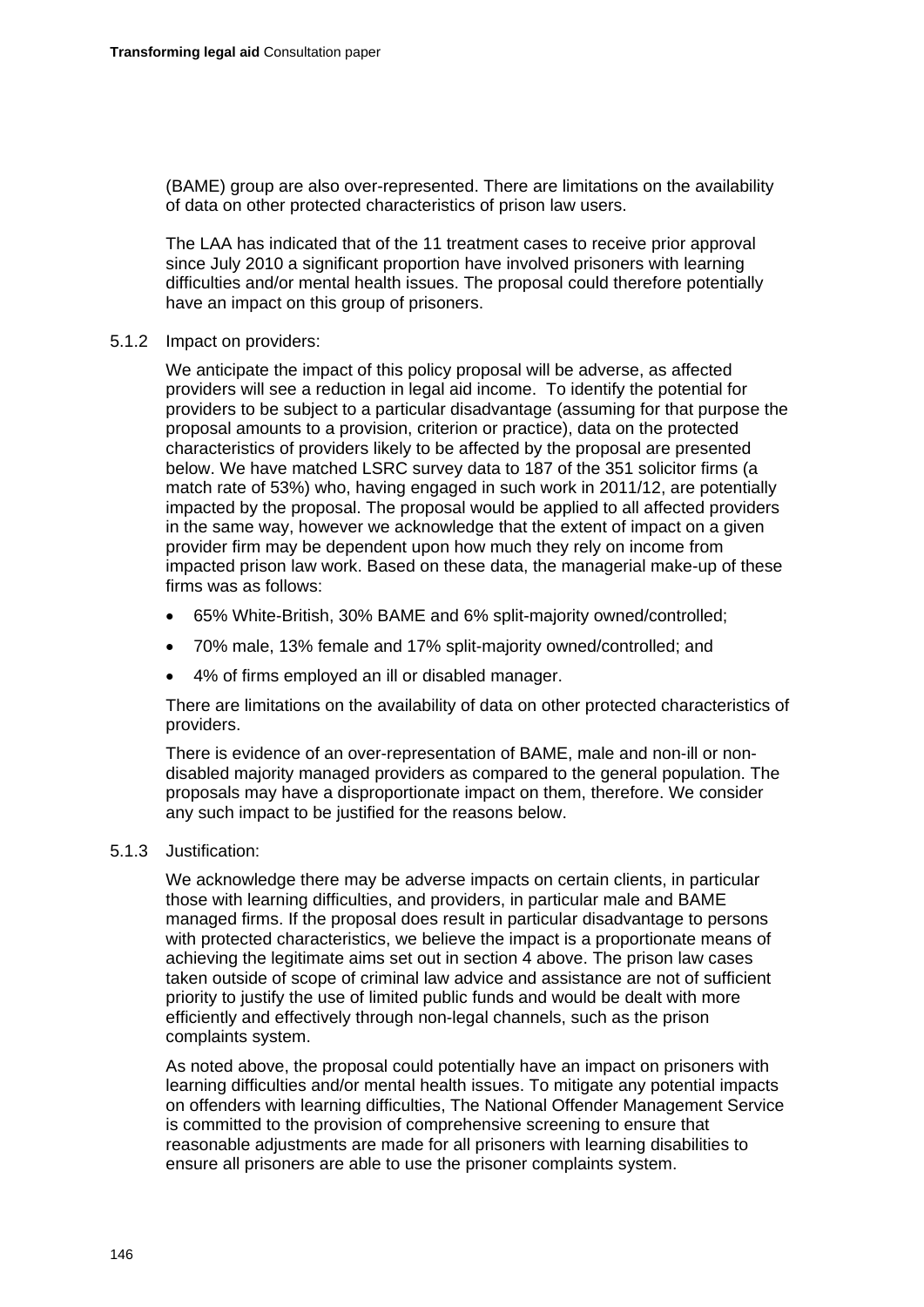# 5.2 Imposing a financial threshold in the Crown Court

#### 5.2.1 Impact on clients:

We anticipate the impact of this proposal will be adverse on those who will exceed the disposable income threshold, as affected persons will no longer be eligible to receive criminal legal aid. To identify the potential for clients to be subject to a particular disadvantage (assuming for that purpose the proposal amounts to a provision, criterion or practice), LAA data on the protected characteristics of clients affected by the proposal are presented below. They show that fewer than 200 Crown Court legal aid applicants had an annual disposable household income of £37,500 in 2011/12. We have compared the data we have on the protected characteristics of the affected group against that which we have for the characteristics of all Crown Court legal aid clients and against the general population. The data show that:

- 82% were male and 7% female (gender was not recorded in 12% of cases). 78% of all Crown Court legal aid clients were male, 10% female and 12% unknown;
- 51% were White, 28% were from a BAME background with ethnicity unknown in 21% of cases. 18% of all Crown Court legal aid clients were BAME, 58% white and 25% unknown;
- 4% had a declared disability, 42% no declared disability with disability status unknown in 53% of cases. 15% of Crown Court clients declared a disability, 56% not ill or disabled and 28% unknown; and
- 4% were aged between 18–24 yrs, 85% aged between 25–64 years and 11% aged 65 years and older. 36% of Crown Court legal aid were aged between 18–24 yrs, 63% aged between 25–64 years and 1% aged 65 years and older.

Data indicate there is a slightly greater proportion of males in the affected group when compared to all Crown Court legal aid clients. Data indicate there is a higher proportion of BAME people in the affected group when compared to all Crown Court legal aid clients. There is a smaller proportion of people in the affected group that declared a disability when compared to all Crown Court legal aid clients. The data also shows that a greater proportion of the affected group are in the 25–64 years age group when compared to all Crown Court legal aid clients. Each of these assessments must be treated with caution due to the high proportion of individuals in the affected group for which there are no data.

In common with all Crown Court legal aid applicants, men, those of BAME ethnicity and those aged 25–64 years are over-represented when compared to the general population (where 49% are male, 14% are of BAME ethnicity and 52% are aged between 25 and 64 years old).

#### 5.2.2 Impact on providers:

As the proposed change concerns eligibility for defendants, we do not consider that it is likely to have a direct impact on providers (assuming for this purpose the proposal amounts to a provision, criterion or practice). As discussed in the Impact Assessment, providers could be affected if the changes have an impact on their income from legal aid work. However, this may be offset by a rise in demand for privately funded defence work. Were any disadvantage to materialise, given that providers with majority BAME and male managerial control are over represented among criminal legal aid providers in comparison with the population as a whole,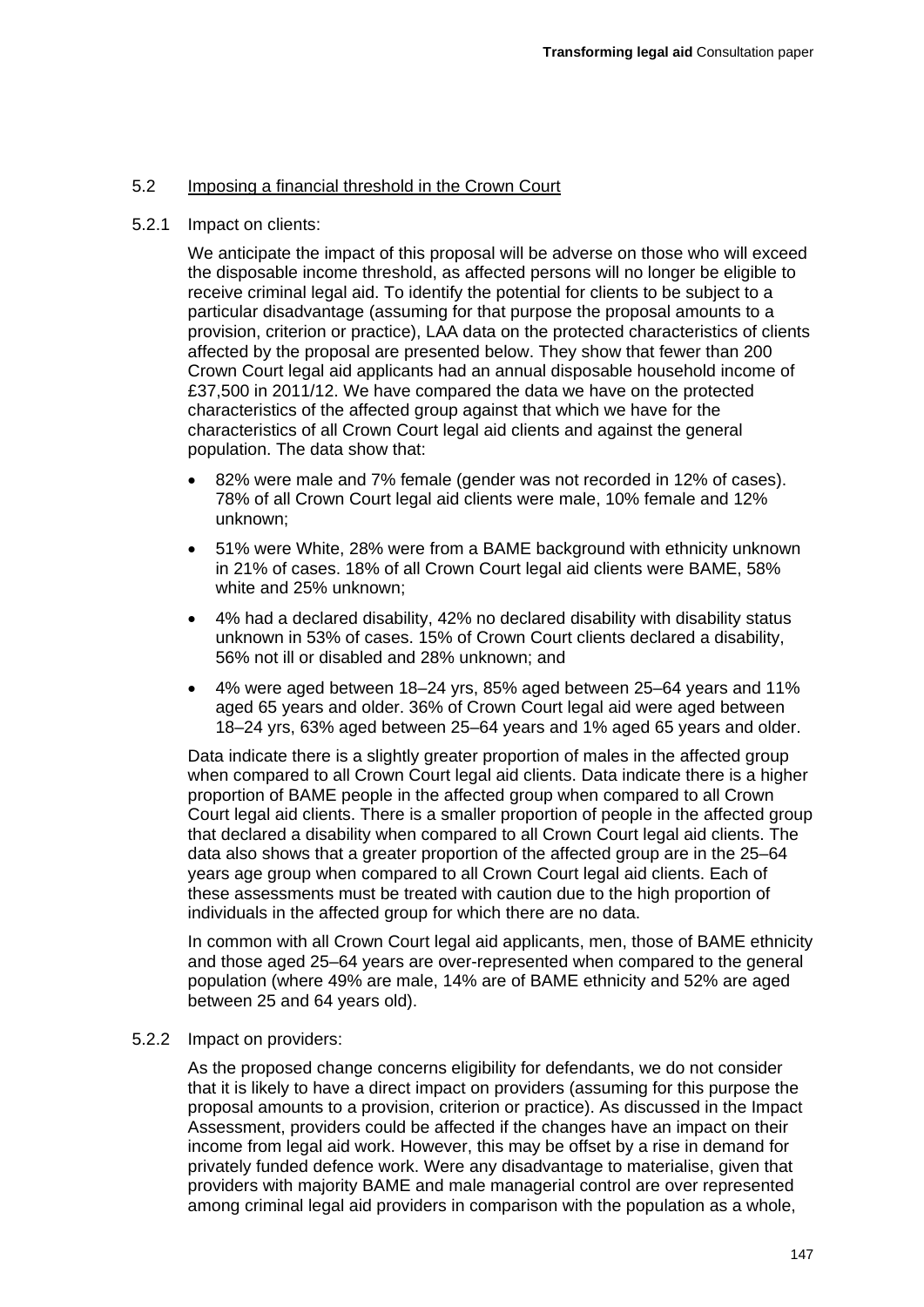they may be disproportionately impacted. We consider any such impact to be justified for the reasons set out below.

#### 5.2.3 Justification:

When compared against the Crown Court legal aid client population, we acknowledge that there may be adverse impacts particularly on men, the BAME group, and those aged 25–64. However, we believe the proposal is a proportionate means of achieving the legitimate aims identified in section 4 above. By setting the threshold at a reasonable level, at which people should generally be able to pay for their own defence, it targets limited public resources at those people who need it most. There would also be a hardship review mechanism in place available to all affected individuals, regardless of their protected characteristics.

## 5.3 Introducing a residence test

## 5.3.1 Impact on clients:

We anticipate that this proposal will have an adverse impact on those who do not satisfy the residence test (assuming for this purpose the proposal amounts to a provision, criterion or practice) as, subject to the exceptions set out in the consultation paper, those affected will no longer receive civil legal aid. We recognise that this proposal may have the potential to put non-British nationals at a particular disadvantage compared with British nationals, as British nationals will be able to more easily satisfy the test than other nationals. However, we believe this is justified for the reasons set out below.

# 5.3.2 Impact on providers:

We have no data upon which to base an assessment of likely impact on providers although we believe the proposals are unlikely to result in negative equality impacts on this group (assuming for this purpose the proposal amounts to a provision, criterion or practice). However, we acknowledge that the extent of impact on a given provider firm may be dependent upon the extent to which they rely on income from impacted civil legal aid work. Were any disadvantage to materialise, given that those managing firms engaged in work impacted by this proposal are more likely to be male and non-disabled when compared to the population as a whole, they may be disproportionately affected. We consider any such impact to be justified for the reasons set out below.

# 5.3.3 Justification:

We believe that this proposal is a proportionate means of achieving the legitimate aims set out in section 4. The requirement for 12 months of previous lawful residence at the time of the application for civil legal aid applies irrespective of nationality and targets limited public funds available for civil legal aid at those who have a strong connection to the UK, improving the credibility of the scheme.

We will ensure that legal aid will continue to be available where necessary to comply with obligations under EU or international law, and exceptional funding (where the failure to provide legal aid would breach the applicant's rights under the European Convention on Human Rights or EU law) will be available in respect of persons who do not meet the residence test. Furthermore, the proposed exception for asylum seekers will minimise any impacts on those with protected characteristics.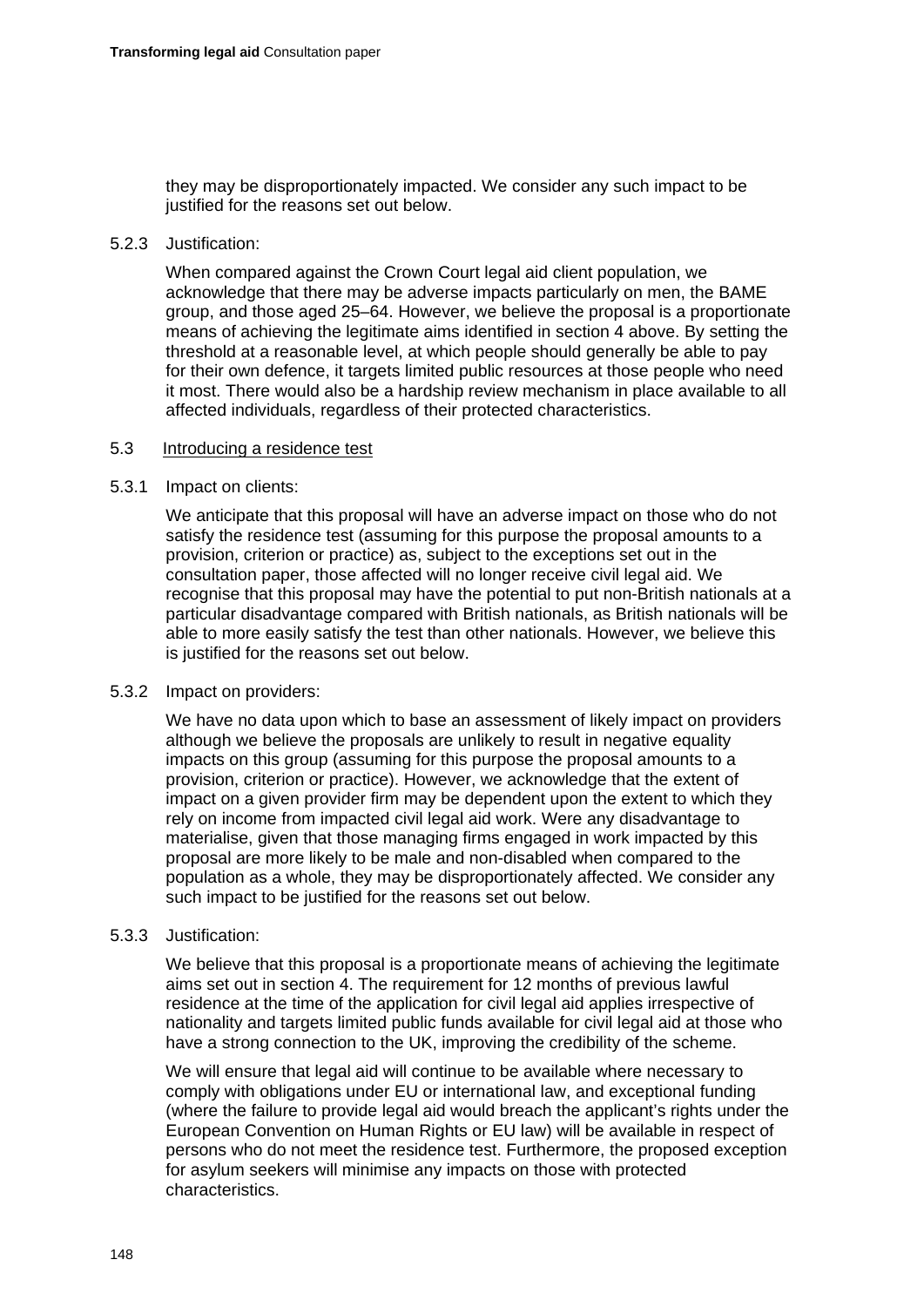# 5.4 Paying for permission work in judicial review cases

## 5.4.1 Impact on clients:

Any impact on clients is likely to depend on the provider response to the reforms and the extent to which the transfer of financial risk for the application for the permission stage of a judicial review reduces availability of representation for: (i) cases which the court does not allow to proceed; and (ii) judicial review cases more generally. As such the likely equality impacts remain unquantifiable.

Where providers go ahead on a legally-aided basis, clients will benefit from cost protection and would therefore not be personally at risk of paying costs if the permission application were unsuccessful. Where a provider refuses to take a case on a legally aided basis, clients may choose to proceed privately and bear the financial risk of the application themselves.

The limited available data suggests that men and those aged 18-24 are over represented among those who might be impacted in comparison to the population as a whole and the proposals may therefore have a disproportionate impact on them (assuming for this purpose the proposal amounts to a provision, criterion or practice). We consider any such impact which may materialise to be justified for the reasons set out below.

## 5.4.2 Impact on providers:

We anticipate that the proposal will have an adverse impact on providers as they will see a reduction in legal aid income (assuming for this purpose the proposal amounts to a provision, criterion or practice). In common with all civil & family legal aid providers for whom data is available, those managing firms engaged in work impacted by this proposal are more likely to be male and non-disabled when compared to the population as a whole but, unlike the majority of civil and family providers, they are more likely to be BAME when compared to the population as a whole (29% amongst affected providers compared to 14% in the general population). The proposal may therefore have a disproportionate impact on those groups. However, we acknowledge that the extent of impact on a given provider firm may be dependent upon how much they rely on income from the areas of work affected by the proposal.

#### 5.4.3 Justification:

If the proposal does result in particular disadvantage to persons with protected characteristics, we believe the proposal is a proportionate means of achieving the legitimate aims set out in section 4. By transferring the financial risk of the application to the provider, the proposal creates a greater incentive for providers to give more careful consideration to the strength of the case before applying for permission for judicial review. Therefore we consider that this proposal is the appropriate way in which to ensure that legal aid is not used to fund a significant number of weak cases and is focussed on cases that really require it.

#### 5.5 Civil merits test – removing legal aid for borderline cases

#### 5.5.1 Impact on clients:

We anticipate the proposal will have an adverse impact on civil legal aid clients in certain cases, in particular housing, family, immigration, claims against public authorities and public law where the case has a less than 50% chance of success.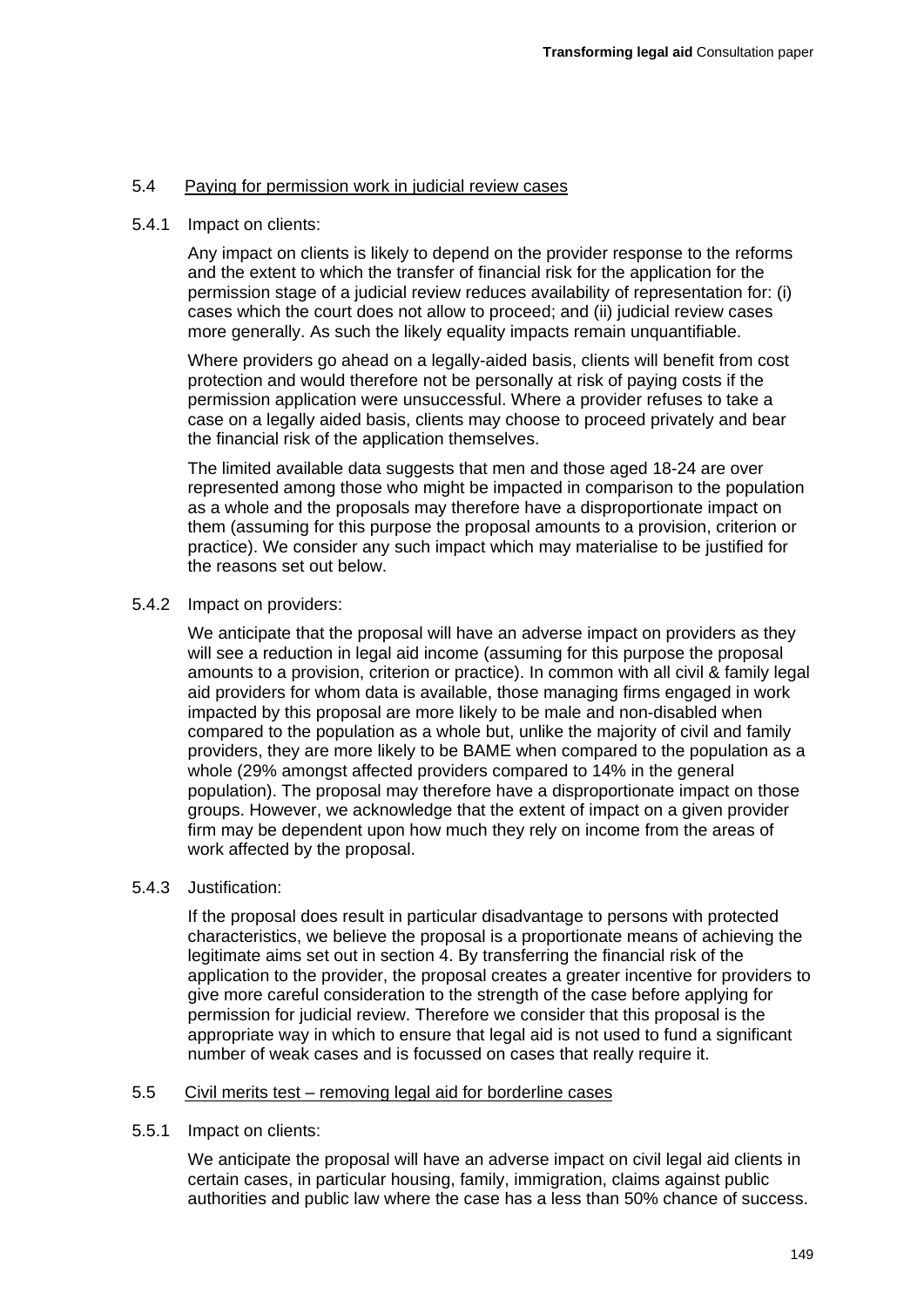The limited LAA data concerning the 100 (rounded) cases per annum that would be affected by the proposal suggests that disabled clients and those aged 25–64 are overrepresented as compared to the general population and so may be disproportionately affected by the proposal (assuming for this purpose the proposal amounts to a provision, criterion or practice). We consider any such impact to be justified for the reasons set out below.

## 5.5.2 Impact on providers:

We anticipate the proposal will have an adverse impact on providers as they will see a reduction in legal aid income in respect of the cases referred to above (assuming for this purpose the proposal amounts to a provision, criterion or practice). Those managing firms identified as being affected from LAA data collected (where equalities data is held) were more likely to be male and nondisabled than in the general population and so may be disproportionately affected by the proposal. We consider any such impact to be justified for the reasons set out below.

## 5.5.3 Justification:

We believe the proposal is a proportionate means of achieving the legitimate aims set out in section 4. As a matter of principle limited public funding should be directed to cases with at least a 50% or more prospects of success and our legal aid system is not efficient and credible as long as it pays for cases which, from the outset, are considered by the applicant's lawyer or the LAA to have borderline prospects of success. The proposal will mean that limited public funding is focused on those cases in which it is possible to say that the prospects of success are 50% or better.

# 5.6 Introducing competition in the criminal legal aid market

# 5.6.1 Impact on clients

5.6.2 We anticipate the proposed competition model may have an adverse impact on clients because they would no longer have the choice of selecting any provider with a LAA contract to deliver criminal legal aid services (assuming for this purpose the proposal amounts to a provision, criterion or practice). As men and BAME people are overrepresented among criminal legal aid clients generally in comparison to the population as a whole the proposals may have a disproportionate impact on them. However we do not anticipate that the proposal will have a disproportionate impact on persons with other protected characteristics. Where clients with protected characteristics need to request a change in allocated provider due to exceptional circumstances, including where there is a breakdown in the relationship between the client and provider, or where some other substantial compelling reason exists as to why a different provider might be better suited to the client's particular needs, it will be possible to request a change in provider. To the extent that there is any disproportionate impact, we consider any such impact to be justified for the reasons set out below.

Although there may be an indirect impact on clients if the changes have an impact on the sustainability of the legal aid market affecting service provision as set out in paragraph 4.6 above, the move to competition is designed to ensure that legal aid services are procured at a rate the market is able to sustain, and therefore we do not anticipate adverse impacts on clients in terms of sustainability. Furthermore, the quality controls which we intend to put in place in order to win a contract and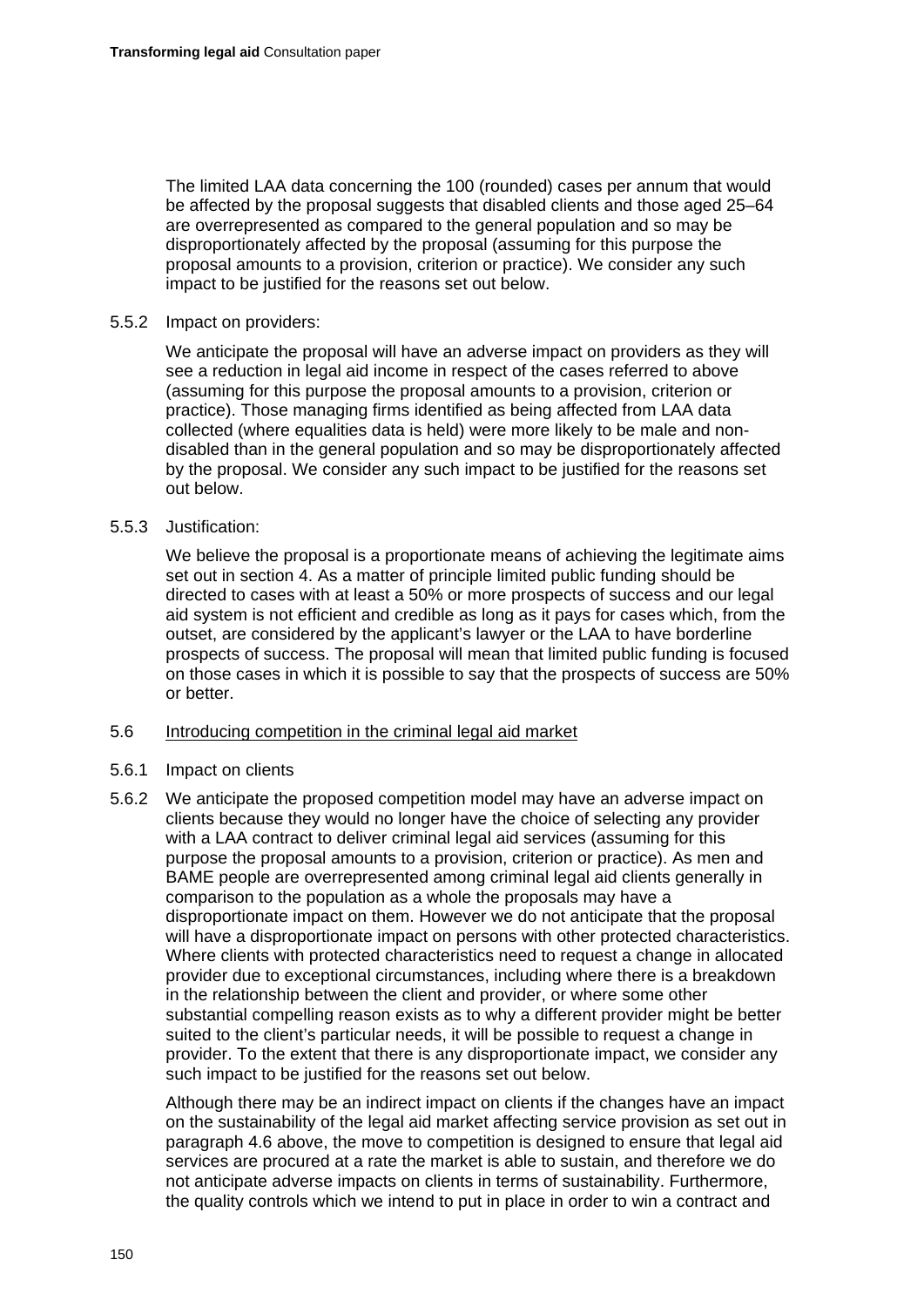the quality measures that will be adopted to ensure that quality is maintained throughout the life of the contract will help to ensure that there is no impact on the quality of advice received by clients.

#### 5.6.3 Impact on providers

5.6.4 The proposed model is based on the premise that there are economies of scale and market inefficiencies to be exploited by those providers wishing to expand their businesses and deliver a greater share of work in their area. We accept that the ability for current providers to grow their business to the scale required to meet the demands of a larger case volume is likely to be more challenging for some smaller providers in a procurement area compared with some larger providers. To the extent that BAME majority managed firms are more likely to be small, the proposal may have a disproportionate impact on them (assuming for this purpose the proposal amounts to a provision, criterion or practice)

Some rates of pay for work within the scope of the competed contract will be set by the price competition, others such as appeals and reviews and prison law will by the price componion, canceled and all processes to a price cap under which applicants will be invited to submit their price bids and the proposal to reduce the rates of pay set administratively for all other classes of work will mean providers will receive less fee income from legal aid.

Providers with majority BAME and male managerial control are over represented among criminal legal aid providers in comparison to the population as a whole. The proposals therefore may have a disproportionate impact on them. We consider any such impact to be justified for the reasons set out below.

#### 5.6.5 Justification

1

We believe the proposal is a proportionate means of achieving the legitimate aims set out in section 4 above. We consider that price competition is the best way to ensure the long-term sustainability of the criminal legal aid scheme. Moving away from the current complex system of administratively set fees to one in which providers determine the best price at which they can offer their services will drive efficiencies in the provider market and ensure value for money from the significant expenditure it represents.

Moreover, any adverse impact on clients may be mitigated by the fact that the future crime contract is likely to have similar, if not the same, provisions with regard obligations for providers to have a written equality and diversity policy that, as a minimum, must include how the provider would meet the diverse needs of their clients (including making reasonable adjustments for clients with disabilities). In addition, as set out above, provision for exceptional circumstances in which a client could request a change in allocated provider would mitigate any disproportionate impact arising.

Any adverse impact on providers may be mitigated by the proposed process by which smaller organisations may form consortia or use agents in order to develop the capacity and capability to deliver a greater volume of work under a simplified fee scheme. This is intended to promote fairness in the competitive tendering

<span id="page-8-0"></span> $130$  For more detail on which prices will be set administratively see the Consultation Document Annex F.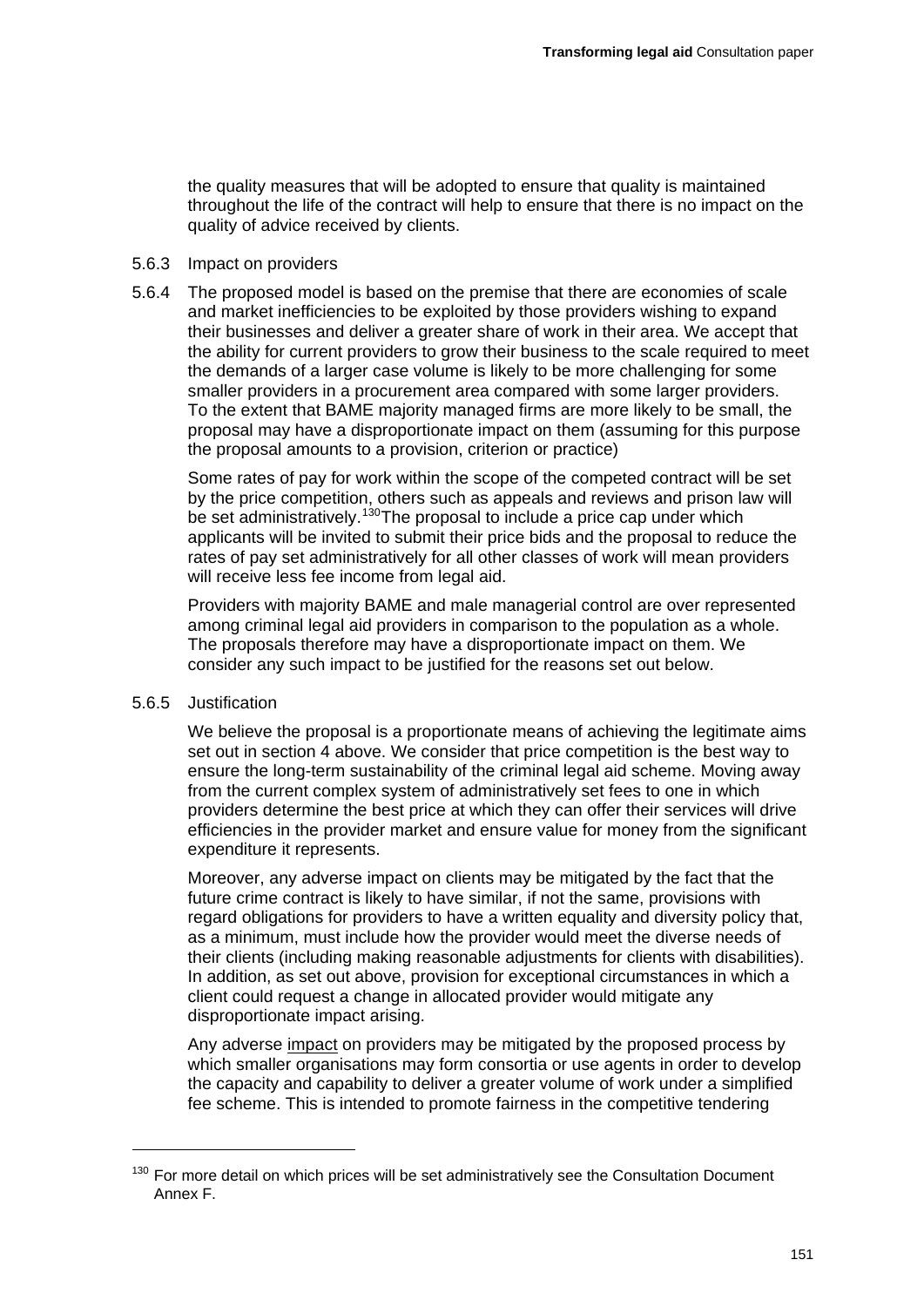approach to criminal legal aid services and, to the extent BAME majority managed firms are more likely to be small, may advance equality of opportunity.

## 5.7 Restructuring the Advocates Graduated Fee Scheme

## 5.7.1 Impact on barristers

Advocates engaged on cases resulting in a guilty plea will receive an increase in income and those engaged on cases resulting in a cracked trial will be unaffected. However, advocates will see a reduction in legal aid income when undertaking trials under the Advocates Graduated Fees Scheme (AGFS) in the future. "Barristers' Working Lives - A Biennial Survey of the Bar 2011" data on main area of practice (where barristers spend most of their working time) show that men and those of White ethnicity are over-represented amongst those engaged in criminal work when compared to the general population. As a result, they may be disproportionately impacted by the proposal. There is some evidence from the same survey that there is a greater proportion of female and BME barristers among the more junior members of the Bar.

As the proposed fee reductions have a greater impact on longer trials and as longer trials are likely to be more complex, they may be more likely to be undertaken by more experienced barristers. As those of white ethnicity at 15 years' of call are overrepresented both when compared to the general population and barristers in general, they may be disproportionately impacted by the proposal. Men with over 13 years of call are also overrepresented when compared to the general population and to barristers in general. Male barristers and those of White ethnicity may be disproportionately impacted, therefore. In addition, as there may be a correlation between age and experience, older barristers may be overrepresented among those undertaking longer trials and may therefore be disproportionately impacted by the proposals. We consider any such impact to be justified for the reasons set out below.

#### 5.7.2 Impact on Higher Court Advocates:

We have limited equality data available on individual Higher Courts Advocates impacted by these proposals, though acknowledge that in common with all those providing criminal legal aid, impacted firms are more likely to be managed by BAME, male, and non-disabled individuals than in the general population. We consider any such impact to be justified for the reasons set out below.

# 5.7.3 Impact on clients:

We do not anticipate any indirect impact on clients for the reasons set out in paragraph 4.6 above. We are unable to identify the protected characteristics of clients who would be affected if risks to sustainable supply were realised in order to identify the potential for any particular disadvantage. However, as men and BAME people are overrepresented among criminal legal aid clients generally in comparison to the population as a whole the proposals may have a disproportionate impact on them. It is difficult to draw robust conclusions as to any particular disadvantage for disabled persons because of the high number of criminal legal aid clients in respect of which we do not hold relevant data and therefore we cannot rule out a possible disproportionate impact relative to the population as a whole. We consider any such impact to be justified for the reasons set out below.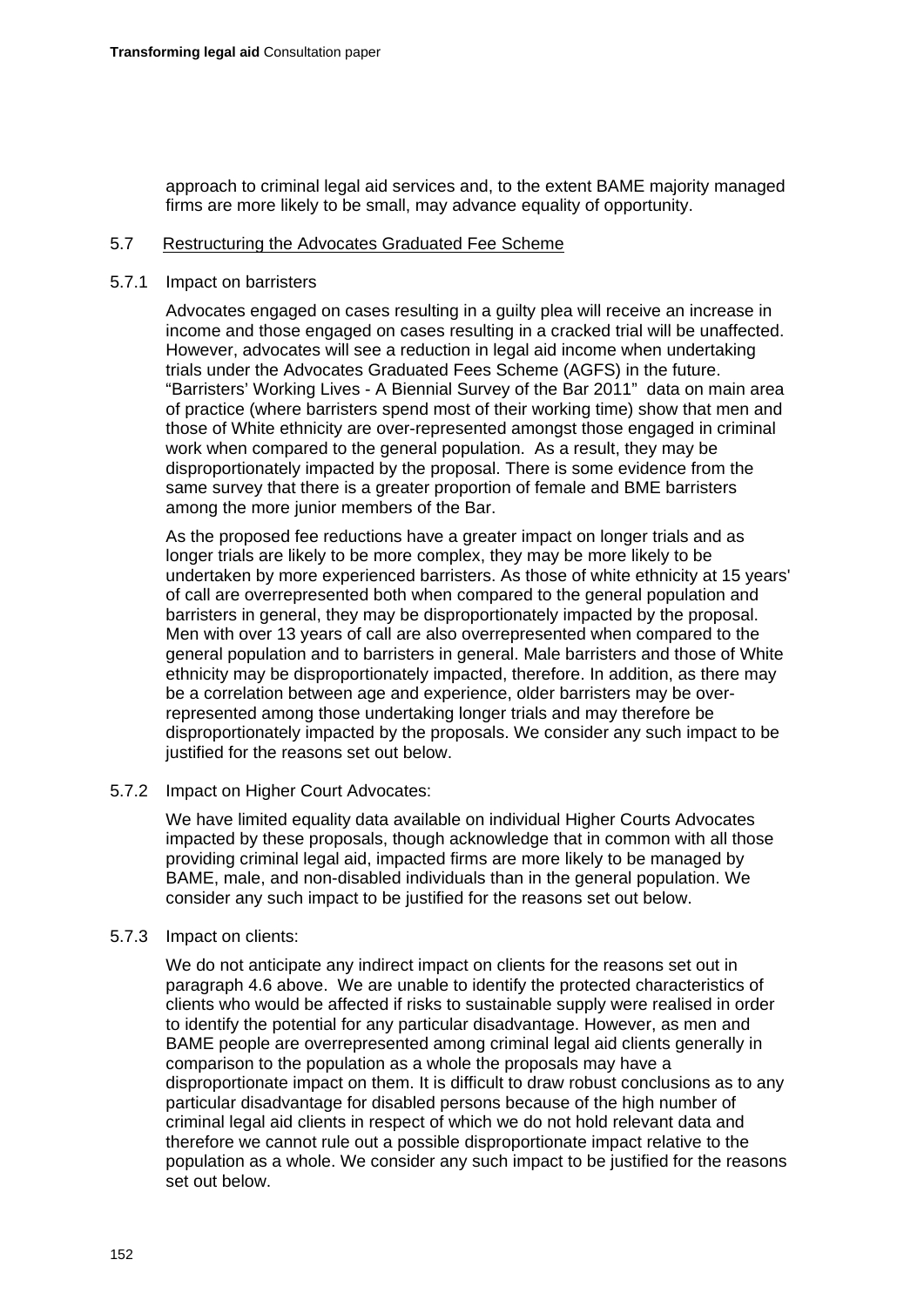#### 5.7.4 Justification:

We acknowledge that men and those of White ethnicity are over-represented amongst barristers engaged in criminal work and that men and those of White ethnicity as well as older advocates may be over-represented among those undertaking longer trials and therefore be disproportionately impacted by the proposals.

If this proposal does result in particular disadvantage to persons with protected characteristics, we believe the proposal is a proportionate means of achieving the legitimate aims set out in section 4. The proposal would apply irrespective of protected characteristics. The proposal targets the highest earners, restructuring fees to promote efficient resolution of cases, supporting our wider efforts to transform the justice system. Moreover, to the extent there is a greater proportion of female and BME barristers among the more junior Bar, the increase in fees for guilty pleas may further the advancement of equal opportunities.

#### 5.8 Reducing fees in Very High Cost Cases Crime (VHCCs)

5.8.1 Impact on litigators:

We anticipate the impact of this proposal will be adverse, as VHCC (Crime) litigators will see a reduction in legal aid income. To identify the potential for providers to be subject to a particular disadvantage (assuming for that purpose the proposal amounts to a provision, criterion or practice), we have matched LSRC survey data to 150 of the 224 solicitor firms (a match rate of 68%) who, having undertaken VHCC (Crime) work in 2011/12 are potentially impacted by the proposals. Based on the data available, the managerial make-up of these firms was as follows:

- 65% White-British, 27% BAME and 7% split-majority managed;
- 77% male, 11% female and 12% split-majority managed; and
- 7% of firms employed an ill or disabled manager.

The data show that BAME and male majority managed providers are more likely to provide VHCC (Crime) work (when compared to the population as a whole) and so may be disproportionately impacted. There is no published data on the age of litigators undertaking VHCCs, however there is likely to be a correlation between age and experience. To the extent that VHCCs are more likely to be conducted by more experienced litigators, the proposal may be more likely to impact upon older litigators. We consider any such impact to be justified for the reasons set out below

#### 5.8.2 Impact on barristers:

We anticipate the impact of this policy proposal will be adverse, as barristers will see a reduction in legal aid income when undertaking VHCCs (Crime). "Barristers' Working Lives – A Biennial Survey of the Bar 2011" data on main area of practice (where barristers spend most of their working time) show that men and those of White ethnicity are over-represented amongst those engaged in criminal work when compared to the general population. In addition, an Equality Impact Assessment undertaken as part of the 'Very High Cost Case (Crime) – 2009 Consultation' identified that, where specified, the majority of advocates conducting VHCCs were white, male, aged 36–55 or non-disabled. This suggests there may be a disproportionate impact on such persons. There is no published data on years of call split by age, however there is likely to be a correlation between age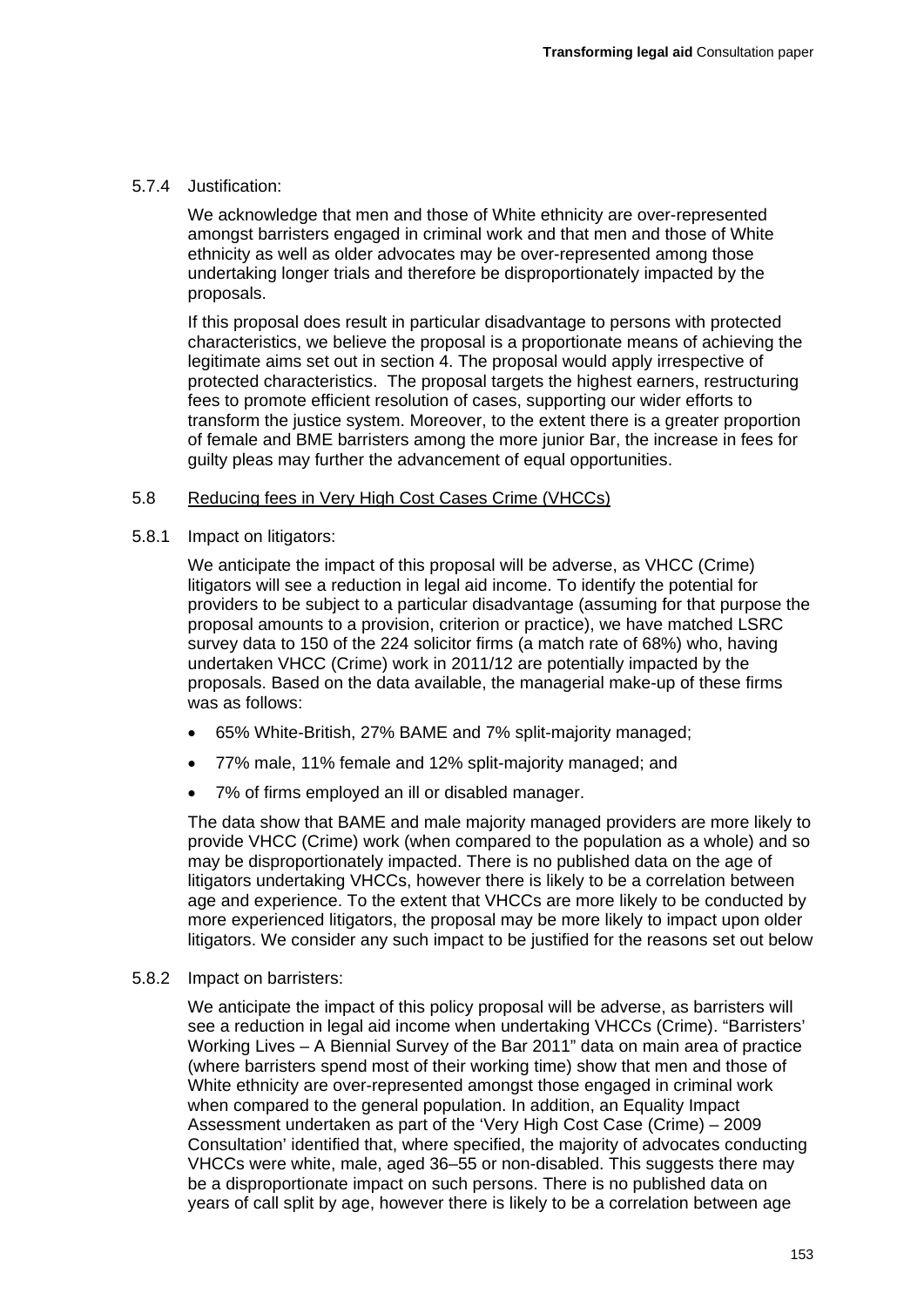and experience. To the extent that VHCCs are more likely to be conducted by more experienced barristers, the proposal may be more likely to impact upon older barristers. We consider any such impact to be justified for the reasons set out below

# 5.8.3 Impact on clients:

We do not anticipate any indirect impact on clients for the reasons set out in paragraph 4.6 above. We are unable to identify the protected characteristics of VHCC (Crime) clients who would be affected if risks to sustainable supply were realised in order to identify the potential for any particular disadvantage. However, as men and BAME people are overrepresented among criminal legal aid clients generally in comparison to the population as a whole the proposals may have a disproportionate impact on them. It is difficult to draw robust conclusions as to any particular disadvantage for disabled persons because of the high number of criminal legal aid clients in respect of which we do not hold relevant data and therefore we cannot rule out a possible disproportionate impact relative to the population as a whole. We consider any such impact to be justified for the reasons set out below.

## 5.8.4 Justification

We acknowledge that BAME and male majority managed providers and white and male barristers may be disproportionately impacted, as well as older litigators and barristers. However, we believe the proposal is a proportionate means of achieving the legitimate aims set out in section 4 above. By addressing the cost of the longest running and most expensive cases we believe the reductions we are considering will improve public confidence in the scheme and deliver value for money for the taxpayer.

#### 5.9 Multiple Advocates

#### 5.9.1 Impact on barristers:

We expect that a number of the cases in which two counsel are instructed currently will instead have a single junior or QC instructed as a consequence of our policy. The decision to appoint additional advocates is taken by individual courts, and equality information is not collected for advocates. We do not therefore hold information which would allow us to identify the protected characteristics of barristers working on these cases. Survey data on main area of practice (where barristers spend most of their working time) show that men and those of White ethnicity are over-represented amongst those engaged in criminal work when compared to the general population. As set out in paragraph 5.7.1 above, there is some evidence that there is a greater proportion of female and BME barristers among the more junior members of the Bar.

As QCs have to demonstrate particular skills in order to be appointed to that rank, and as there may be a correlation between age and experience, then the policy may indirectly benefit older barristers. There is likely to be less work available for junior counsel, however, if two junior counsel, or a QC assisted by junior counsel, are instructed in fewer cases. To the extent that there is a greater proportion of female and BME barristers among the more junior members of the Bar, they could be disproportionately affected by the policy. In addition, as junior counsel may be less experienced and as there may be a correlation between age and experience,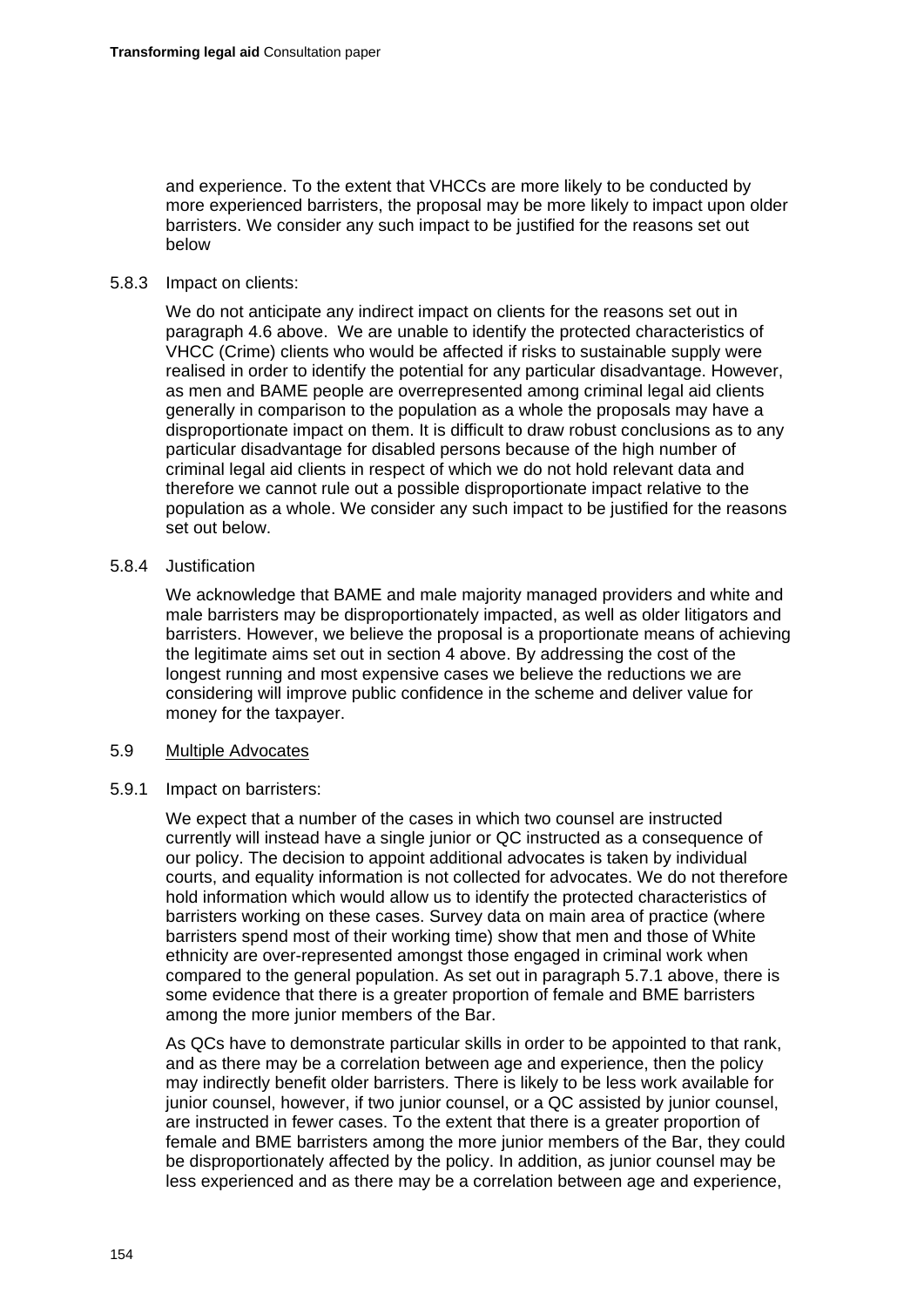younger barristers may be disproportionately affected. We consider any such impact to be justified for the reasons set out below.

5.9.2 Impact on Higher Court Advocates

We have limited equality data available on individual Higher Courts Advocates impacted by these proposals, though acknowledge that in common with all those providing criminal legal aid, impacted firms are more likely to be managed by BAME, Male, and non-disabled individuals than in the general population. We consider any such impact to be justified for the reasons set out below.

#### 5.9.3 Impact on clients:

The aim of this proposal is to ensure that multiple advocates are only instructed in cases where necessary. Cases which do not require such services will be undertaken by an appropriately qualified and experienced advocate. Accordingly, though we expect this policy to result in fewer cases with more than one advocate instructed, we do not anticipate that there will be any direct, negative impact on clients. As set out in paragraph 4.6, clients could be affected if the changes have an impact on the sustainability of the legal aid market resulting in an adverse effect on service provision in the market. Were these risks to materialise, clients will not be treated less favourably because of any protected characteristics.

We are unable to identify the protected characteristics of clients who would be affected if risks to sustainable supply were realised in order to identify the potential for any particular disadvantage. However, as men and BAME people are overrepresented among criminal legal aid clients generally in comparison to the population as a whole, the proposals may have a disproportionate impact on them. It is difficult to draw robust conclusions as to any particular disadvantage for disabled persons because of the high number of criminal legal aid clients in respect of which we do not hold relevant data and therefore we cannot rule out a possible disproportionate impact relative to the population as a whole. We believe any disproportionate impact to be justified for the reasons given below.

5.9.4 Justification:

We acknowledge that junior advocates are more likely to be disadvantaged by the proposals, and as a consequence younger, female and BME barristers may be more likely to be disproportionately impacted by the proposals. If this proposal does result in particular disadvantage to persons with protected characteristics, we believe the proposal is a proportionate means of achieving the legitimate aims set out in section 4. By achieving a more proportionate approach to the use of multiple counsel, the proposal supports our aim of targeting limited public funds on the cases where it is really required.

#### 5.10 Reducing the fixed representation fees paid to solicitors in cases covered by the Care Proceedings Graduated Fee Scheme

#### 5.10.1 Impact on providers

We anticipate that the impact of this proposal will be adverse, as solicitors will see a reduction in legal aid income from these cases. To identify the potential for providers to be subject to a particular disadvantage (assuming the proposal amounts to a provision, criterion or practice), we have matched LSRC survey data to 1,403 of the 2,103 solicitor firms (a match rate of 67%) that have provided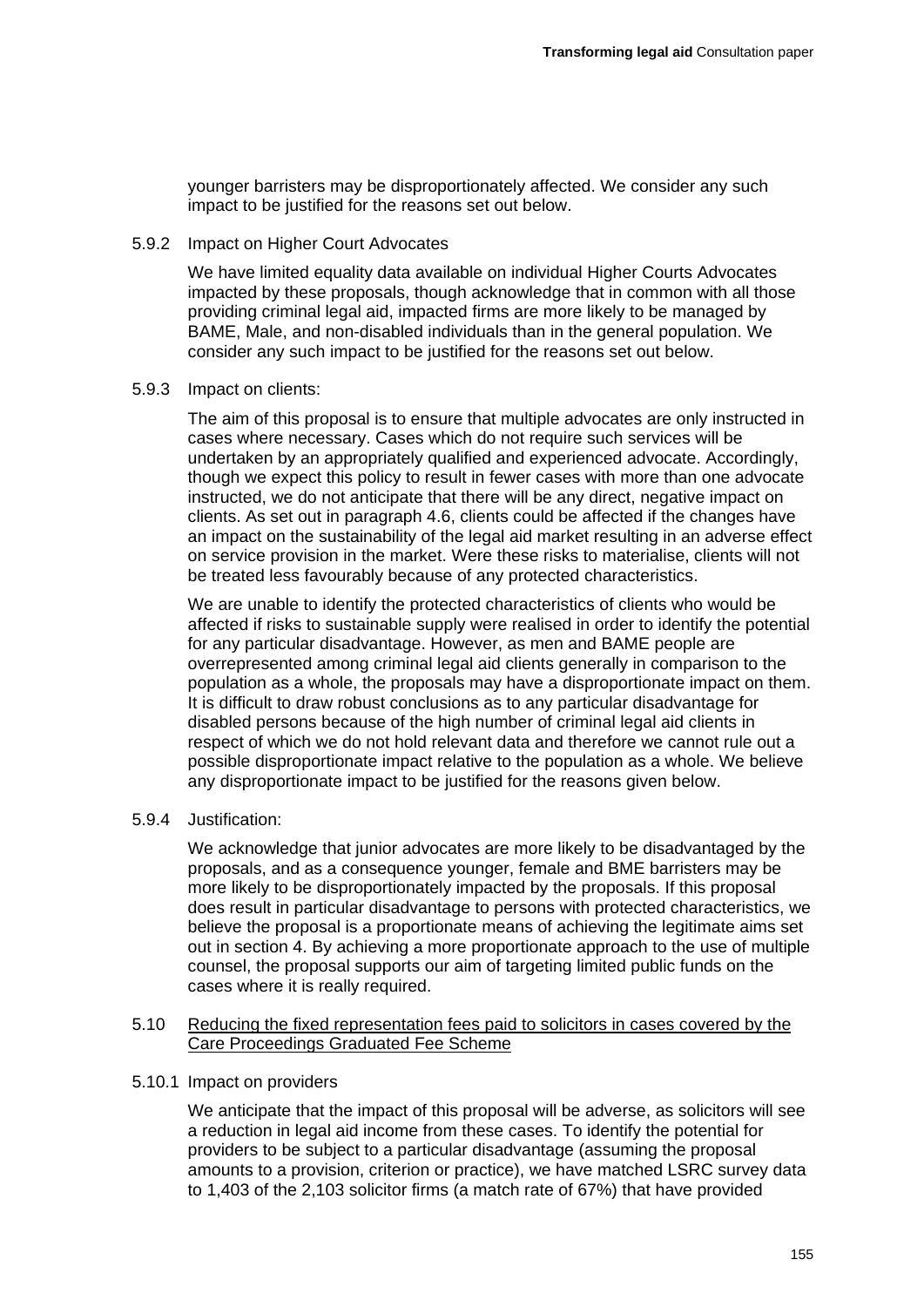representation in public family law cases in 2011/12. These firms are potentially impacted by the proposal. Based on the data available, the managerial make-up of these firms was as follows:

- 90% White-British, 7% BAME and 3% split-majority owned/controlled
- 65% male, 17% female and 18% split-majority owned/controlled
- 5% of firms employed an ill or disabled manager.

In common with all civil & family legal aid providers for whom data is available, those managing firms engaged in public family law work (where equalities data is held) were more likely to be Male, and non-disabled than in the general population. Those providers may be disproportionately impacted, therefore. We consider any such impact to be justified for the reasons set out below.

# 5.10.2 Impact on clients

We do not anticipate any indirect impact on clients for the reasons set out in paragraph 4.6 above. However, were any detriment to materialise, as women, BAME persons and those who are ill or disabled are over-represented as users of civil legal aid services in comparison to the general population, they may be disproportionately impacted by the proposal. However, the assessment must be treated with caution due to the high proportion of individuals in the affected group for which there are no data, especially for race and disability. We consider any such impact to be justified for the reasons set out below.

# 5.10.3 Justification

We acknowledge that firms managed by a majority of persons who are male or non-disabled may be disproportionately impacted by the proposal. However, we believe the proposal is a proportionate means of achieving the legitimate aims set out in section 4 above. By capitalising on efficiencies in the system, the proposal better ensures that public expenditure on legal aid represents value for money.

## 5.11 Harmonising fees paid to self-employed barristers and other advocates appearing in civil (non-family) proceedings

# 5.11.1 Impact on barristers:

Barristers undertaking civil legal aid work would see a reduction in the minimum guaranteed level of fees received for the same caseload but may receive enhancement of that fee if the specified criteria are satisfied. Affected barristers could experience different impacts depending on their location, the level of court in which a case is being heard, the level of fees they currently receive and whether or not the work they typically undertake would attract an enhancement and, if so, the level of that enhancement.

"Barristers' Working Lives – A Biennial Survey of the Bar 2011" data shows that men and those of white ethnicity are over-represented amongst the population of barristers when compared to the general population<sup>[131](#page-13-0)</sup> and so, generally, may be disproportionately impacted by the proposal. However, this proposal is likely to

-

<span id="page-13-0"></span><sup>&</sup>lt;sup>131</sup> https://www.barstandardsboard.org.uk/media/1385164/barristers\_\_working\_lives\_ [30.01.12\\_web.pdf](https://www.barstandardsboard.org.uk/media/1385164/barristers__working_lives_30.01.12_web.pdf)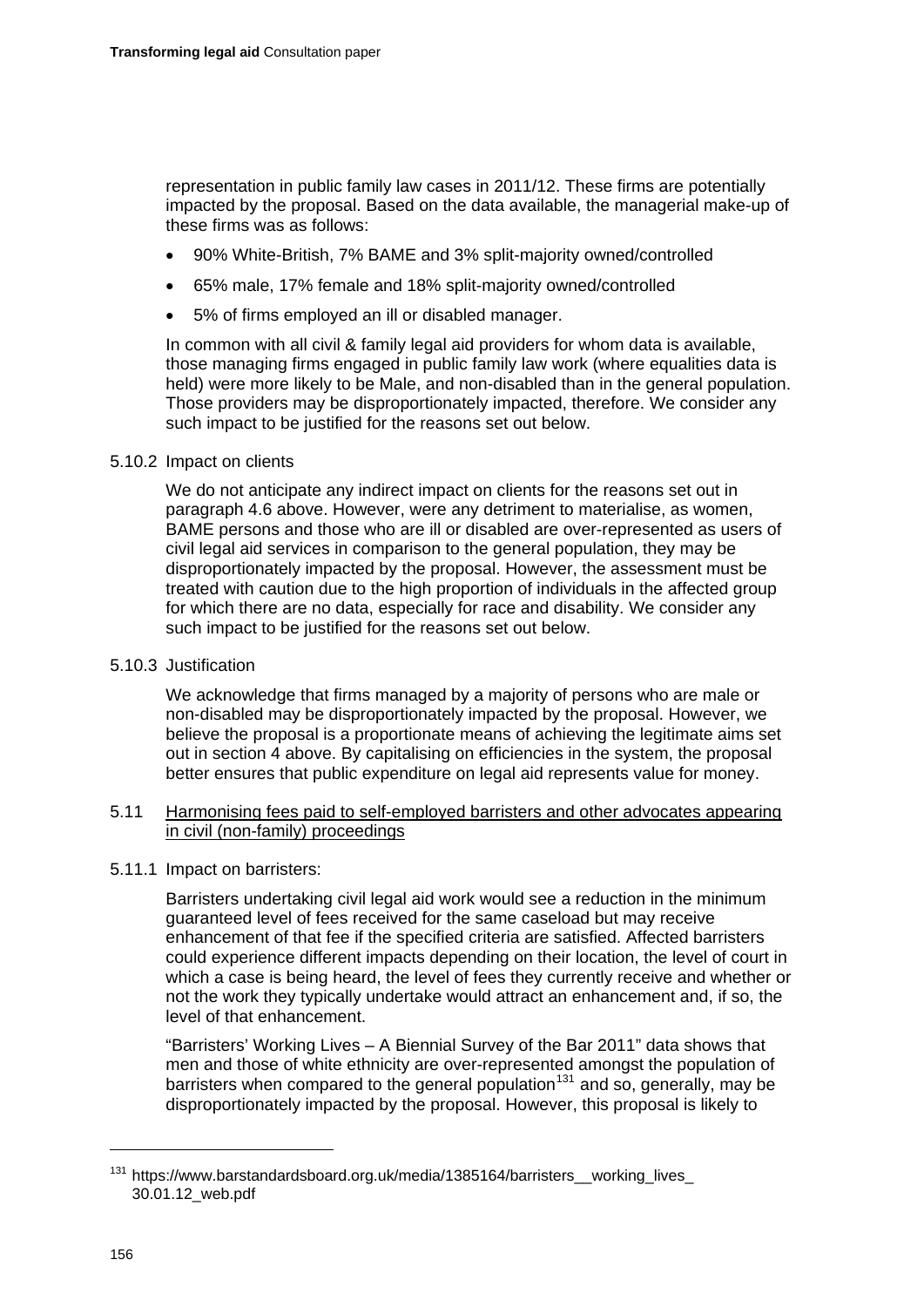impact most significantly on barristers appearing in the county courts. While there is no data on the protected characteristics of barristers appearing specifically in those courts, we consider that they are likely to be junior members of the Bar and that therefore those who are female or BAME and younger barristers are likely to be over-represented amongst the population of barristers at that level when compared to the civil Bar as a whole and may be disproportionately impacted, therefore. The extent of the impact on barristers will depend on their reliance on income from civil legal aid work. We consider any such impact to be justified for the reasons set out below.

## 5.11.2 Impact on clients:

We do not anticipate any indirect impact on clients for the reasons set out in paragraph 4.6 above. We consider this unlikely due to the quality assurance arrangements in place, including the role of the instructing solicitor, the court in the effective administration of justice and the availability of solicitor advocates. However, were any detriment to materialise, as women, BAME persons and those who are ill or disabled are over-represented as users of civil legal aid services in comparison to the general population, they may be disproportionately impacted by the proposal. However, the assessment must be treated with caution due to the high proportion of individuals in the affected group for which there are no data, especially for race and disability. We consider any such impact to be justified for the reasons set out below.

## 5.11.3 Justification:

We acknowledge that men and persons of White ethnicity are overrepresented in the affected population generally and that female or BAME and younger barristers may be disproportionately impacted by the proposal. However, we believe the proposal is a proportionate means of achieving the legitimate aims set out in section 4 above. By ensuring that similar rates are paid for similar services, the proposal better ensures that public expenditure on legal aid represents value for money and promotes public confidence in the scheme. Moreover it advances equality of opportunity.

# 5.12 Removing the uplift in immigration and asylum Upper Tribunal appeals

# 5.12.1 Impact on clients:

We do not anticipate any indirect impact on clients for the reasons set out in paragraph 4.6 above. However, were any detriment to materialise, as women, BAME persons and those who are ill or disabled are over-represented as users of civil legal aid services in comparison to the general population, they may be disproportionately impacted by the proposal. However, the assessment must be treated with caution due to the high proportion of individuals in the affected group for which there are no data, especially for race and disability. We consider any such impact to be justified for the reasons set out below.

# 5.12.2 Impact on providers:

We anticipate the impact of this proposal will be adverse, as providers will see a reduction in legal aid income. In common with all civil & family legal aid providers for whom data is available, those managing firms engaged in work impacted by this proposal are more likely to be male, and non-disabled when compared to the population as a whole, but unlike the majority of civil and family providers, they are